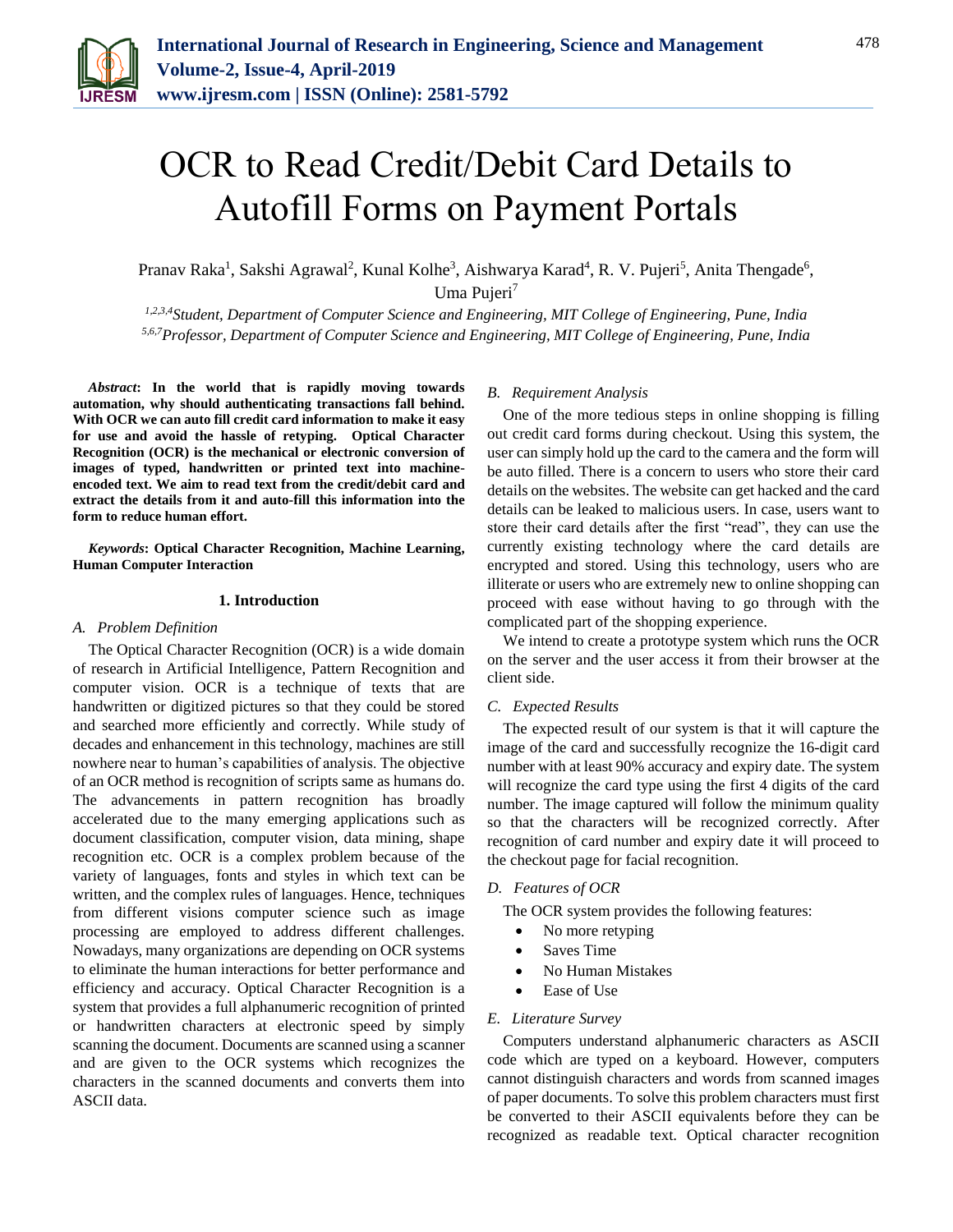

system (OCR) allows us to convert a document into electronic text. Character recognition is not a new problem but its roots can be traced back to systems before the inventions of computers. The earliest OCR systems were not computers but mechanical devices that were able to recognize characters, however it had certain disadvantages of very slow speed and low accuracy rate. J. Rainbow, in 1954, devised a machine that can read uppercase typewritten English characters, one per minute. The early OCR systems lacked the capability of providing high speed and greater accuracy due to which not much research work was done during 60's and 70's.OCR-A and OCR-B were developed by ANSI and EMCA in 1970, that provided comparatively acceptable recognition rates. In last few years great research work has been done in the field of OCR which has eventually lead to emergence of document image analysis, multi-lingual, handwritten and omni-font OCRs. However, the ability of machine to read text is still far below the human. Hence, more and more research is being done to provide greater accuracy and speed. Various methods have been proposed to increase the accuracy of optical character recognizers. The current challenge is to develop robust methods that remove as much as possible the typographical and noise restrictions while maintaining rates similar to those provided by limited-font commercial machines. Thus, current active research areas in OCR include handwriting recognition, and also the printed typewritten version of non-Roman scripts. There has not been availability of any open source or commercial software available for complex languages like Urdu or Sindhi etc.

Tesseract is in the top three OCR engines in terms of character accuracy in 1995.It is most widely used recent OCR technology. It is available for Linux, Windows and MAC OS.

Tesseract up to version 2 could only accept TIFF images of simple one-column text as inputs. Since version 3.00 Tesseract has supported output text formatting, OCR positional information and page-layout analysis. Support for a number of new image formats was added using the Leptonica library.

The initial versions of Tesseract could only recognize English-language text. Tesseract v2 added six additional Western languages (French, Italian, German, Spanish, Brazilian Portuguese, Dutch). Version 3 extended language support significantly to include ideographic (Chinese & Japanese) and right-to-left (e.g. Arabic, Hebrew) languages, as well as many more scripts. New languages included Arabic, Bulgarian, Catalan, Chinese (Simplified and Traditional), Croatian, Czech, Danish, German (Fraktur script), Greek, Finnish, Hebrew, Hindi, Hungarian, Indonesian, Japanese, Korean, Latvian, Lithuanian, Norwegian, Polish, Portuguese, Romanian, Russian, Serbian, Slovak (standard and Fraktur script), Slovenian, Swedish, Tagalog, Tamil, Thai, Turkish, Ukrainian and Vietnamese. Currently, we are using Tesseract 4.0 with LSTMs.



Optical character recognition or i.e. OCR, is a method of translating a scanned image into text format. Initially when a page is scanned, it is normally stored as a bit-mapped file in TIF format. When the image is displayed on the screen, we can read it, but to the computer, it is just a series of black and white dots. The computer does not recognize any "words" on the image. This part of processing is handled by OCR. OCR looks at each line of the image and attempts to determine if the black and white dots represent a particular letter or number.

Fig. 1. OCR system



Fig. 2. Our system pipeline

*A. Scanning*

Initially the required document will be scanned by the scanner. Scanning speed will be determined by the quality of the scanner machines, color, paper quality, cleanness, weights, right setting of the OCR system.

A bounding box of the exact dimensions of a credit/debit card is displayed. The aspect ratio of the card is 17:11. This bounding box indicates to the user how close to the camera the card must be held. While capturing the image, the image had to be flipped around the vertical axis so that user sees a "mirror reflection" and to avoid confusion regarding left and right movement.

## *B. Pre-processing*

As soon as the document is scanned it is preprocessed. The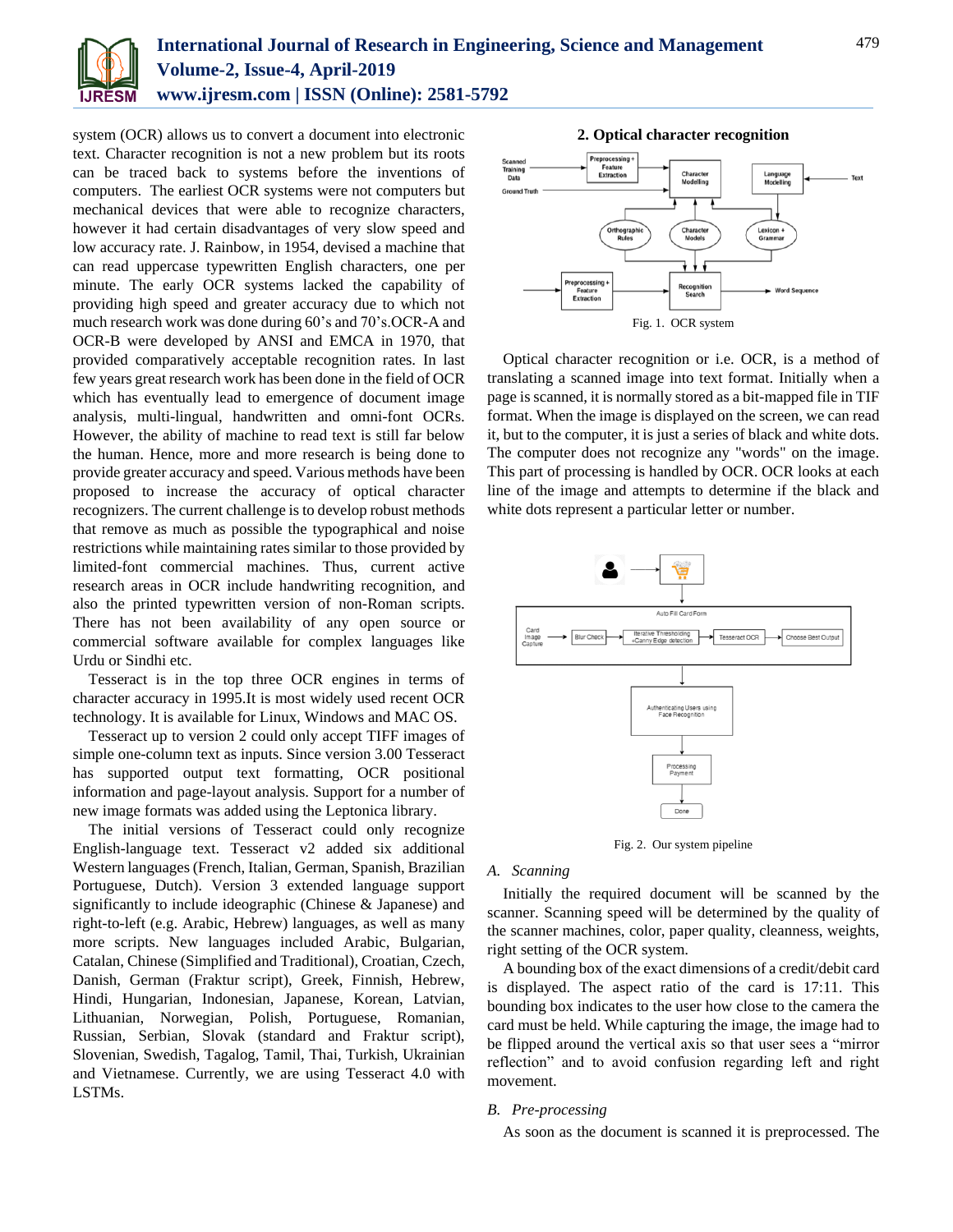

image is firstly converted to a gray scale image and then to a binary image. This process of conversion is called as Digitization.

In pre-processing, a convolution operation is done on the image using a Laplacian filter. The variance of this operation is used to determine whether the image is blurry or not.

To get the best result, we must get a training data of about 80-100 equally blurred and unblurred images and find the boundary value of the variance using a simple State Vector Machine(SVM) or a logistic regression. And use that value as a boundary to determine whether image is blurry or not.

For the initial stage, we have manually determined based on about 5-10 images what the variance should be to determine the sharpness of the image.

The image is the converted into a grayscale image using functions from the openCV2 library. Based on testing using various thresholding for the image (To have all the values in the image to be only 1 or 0), Gaussian thresholding, or thresholding after gamma correction were not giving serviceable results.

So we performed manual thresholding. The manual threshold was changed from 70 to 100 by increments of 10 (min = 0, max = 255) and 4 different images were obtained.

Another technique we used was using a canny filter after performing a gaussian blur.

These images were then fed directly to Tesseract for performing Optical Character Recognition.

## *C. Character Extraction*

The pre-processed image is searched to find out every single character in the image. This recognized characters are used for comparison with the stored data. Here we use the in-built tesseract function to extract the characters from the card.

#### *D. Recognition*

It compares the value of the interpreted image with all the templates which are preloaded into the system. Once the comparison is done, the recognized characters are displayed in text format.

The string returned from the tesseract OCR was further processed by removing all characters except:

numbers,"/",","","" "(space) using the regular expression: reg=r"(\d)|(/)|(\n)|( )"

Each character in the output from tesseract was matched with this regular expression and the ones who matched, were taken for further processing. Each character in the output from tesseract was matched with this regular expression and the ones who matched, were taken for further processing. From all the outputs obtained, we calculated the most number of numeric characters and the string with the most numeric characters was declared as the best string.

Then, for parsing the best string, we implemented the following 2 methods:

#### *Method 1:*

First split the best string by " $\langle n \rangle$ ", then split all the obtained string using "".

Now, the strings which contain 4 characters are considered part of the card number.

*Method 2:*

First split the best string by  $\ln$ , then give the longest string as best output.

## **3. Math models**

To detect text and more importantly in this case numbers from the image captured we use pre-processing techniques. First, we have the Laplacian filter which is used to detect edges and the sharpness of the image.

The variance of this image tells us if the image is blurry or not and removes noise from the image.

The Laplacian  $L(x,y)$  of an image with pixel intensity values  $I(x,y)$  is given by:

$$
L(x,y)=\frac{\partial^2 I}{\partial x^2}+\frac{\partial^2 I}{\partial y^2}
$$

L(x,y)= (delta^2 I)/(delta x^2) + (delta^2 I)/(delta y^2)

This is computed using a convolution filter. The most commonly use kernels for this operation are these given below.

| 0 I- | $-1$   0       |     |  |      |  |
|------|----------------|-----|--|------|--|
| -11  | $\overline{4}$ |     |  | 8  - |  |
| 0.   |                | ΙOΙ |  |      |  |

#### **4. Results**

Based on testing using various thresholding for the im-age (To have all the values in the image to be only 1 or 0), Gaussian thresholding, or thresholding after gamma correction were not giving serviceable results. So we performed manual thresholding. The manual threshold was changed from 70 to 90 by increments of 5 (min =  $0$ , max = 255) and 4 different images were obtained. These images were then fed directly to Tesseract for performing Optical Character Recognition. The best out of the results for all the images is used as the output to be given to the Tesseract module.



Fig. 4. Output